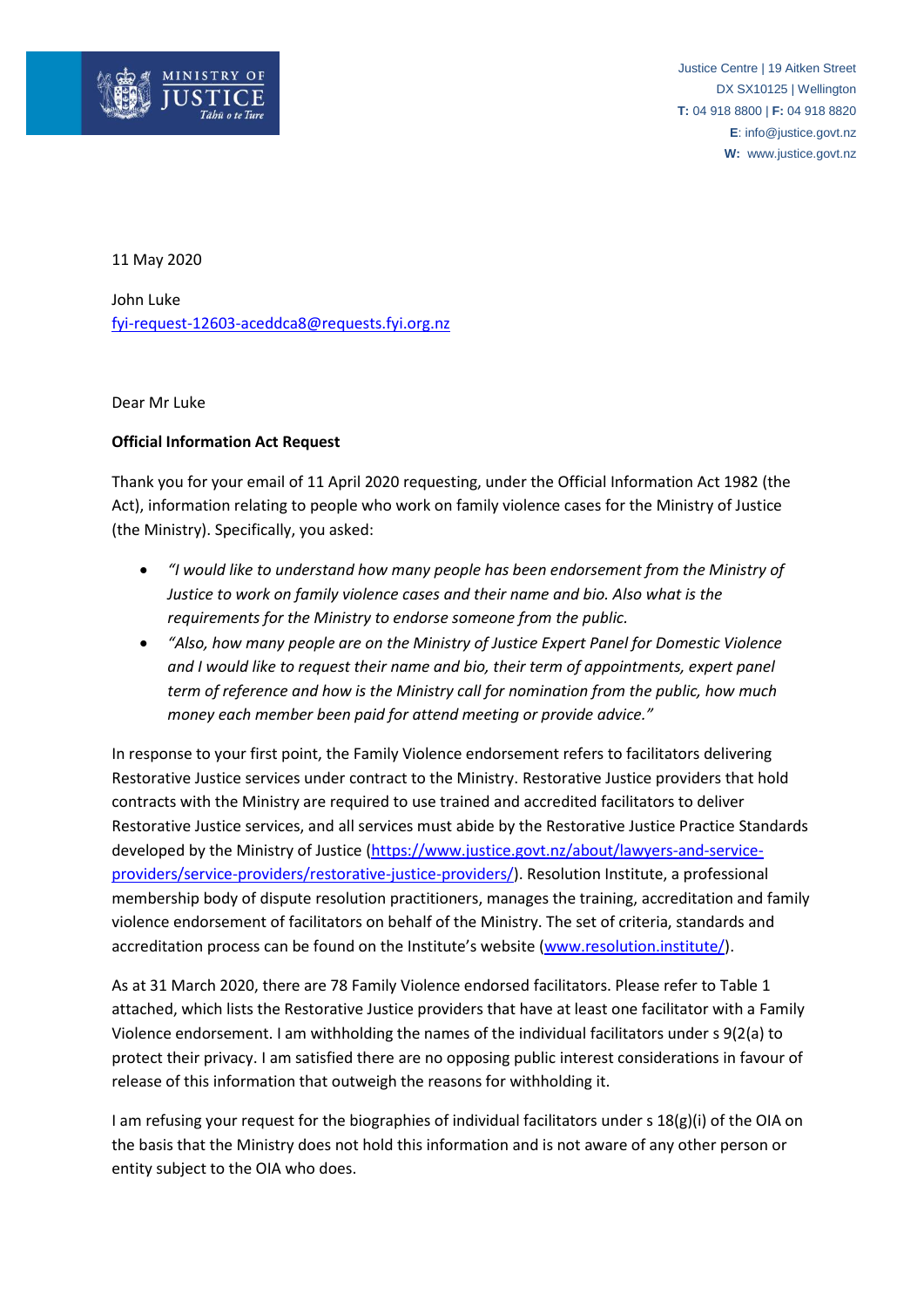On your second point, the Ministry does not have an Expert Panel for Domestic Violence. However, from the context in your request, you appear to be referring to the expert panel engaged during 2016 for the purposes of updating the Restorative Justice and Family Violence Best Practice standards for agencies contracted by the Ministry.

This group consisted of Ministry officials, representatives from Resolution Institute and restorative justice facilitators nominated by their agencies. The group had one on-site two-day meeting. The purpose of this meeting was to review the existing practice standards and the panel gave further feedback via a series of conference calls and emails. The review of the practice standards involved professionals who deliver the service. There was no public nomination process. Participants at the hui were not paid; however, their travel and accommodation expenses were met by the Ministry.

If you require any further information, please contact Jerram Watts, Acting Team Leader, Media and External Relations, by calling (04) 918 8980; or emailing media@justice.govt.nz.

If you are not satisfied with my response, you have the right to complain to the Ombudsman under section 28(3) of the Act. The Ombudsman may be contacted by email at info@ombudsman.parliament.nz

Yours sincerely

HMGckenzie

Hayley MacKenzie **Manager, Provider and Community Service**